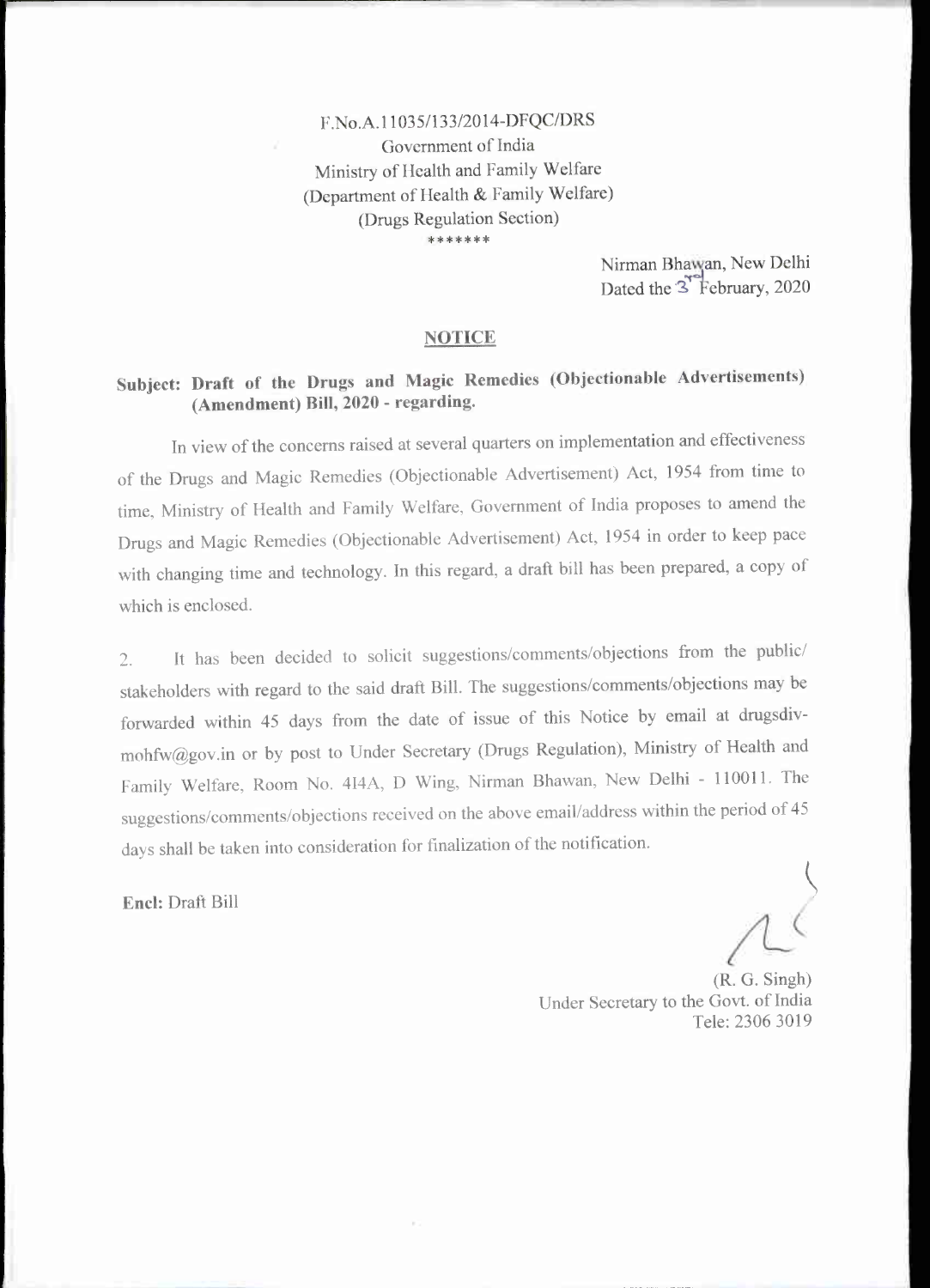## Draft Bill

# The Drugs and Magic Remedies (Objectionable Advertisements) (Amendment) Bill, 2020

į.

### A

### BILL

further to amend Drugs and Magic Remedies (Objectionable Advertisements) Act, 1954.

BE it enacted by the Parliament in the Seventy first year of the Republic of India as follows:-

|                            | 1. (1) This Act, may be called the Drugs and Magic Remedies<br>(Objectionable Advertisements) (Amendment) Act, 2020.                                                                                                                                                                                          | Short title and<br>commencement. |
|----------------------------|---------------------------------------------------------------------------------------------------------------------------------------------------------------------------------------------------------------------------------------------------------------------------------------------------------------|----------------------------------|
|                            | (2) It shall come into force on such date as the Central<br>Government may, by notification in the Official Gazette, appoint.                                                                                                                                                                                 |                                  |
| Amendment<br>of section 2. | 2. In the Drugs and Magic Remedies (Objectionable Advertisements)<br>Act, 1954 (hereinafter referred to as the principal Act), in section 2,<br>for clause (a), the following clause shall be substituted, namely:-                                                                                           | 21 of 1954                       |
|                            | (a) "advertisement" means any audio or visual publicity,<br>representation, endorsement or pronouncement made by means of<br>light, sound, smoke, gas, print, electronic media, internet or<br>website and includes any notice, circular, label, wrapper, invoice,<br>banner, poster or such other documents: |                                  |
|                            | Provided that label or wrapper is an advertisement only if it<br>contains any information or claim other than provided in the rules.".                                                                                                                                                                        |                                  |
| Amendment<br>of section 3. | 3. In the principal Act, in section 3, in the clause $(d)$ ,—                                                                                                                                                                                                                                                 |                                  |
|                            | (a) in sub-clause (ii) at the end, the word "or" shall be inserted;<br>(b) after sub-clause (ii) so amended the following sub-clause shall<br>be inserted namely, $-$                                                                                                                                         |                                  |
|                            | "(iii) after consultation with Ayurvedic, Siddha and Unani Drugs<br>Technical Advisory Board constituted under section 33C of the<br>Drugs and Cosmetics Act, 1940 in respect of Ayurvedic, Siddha<br>and Unani system of medicines."                                                                         | 23 of 1940                       |
| Amendment                  | 4. In the principal Act, for section 7, the following section shall be                                                                                                                                                                                                                                        |                                  |

 $\ensuremath{\mathbbm{1}}$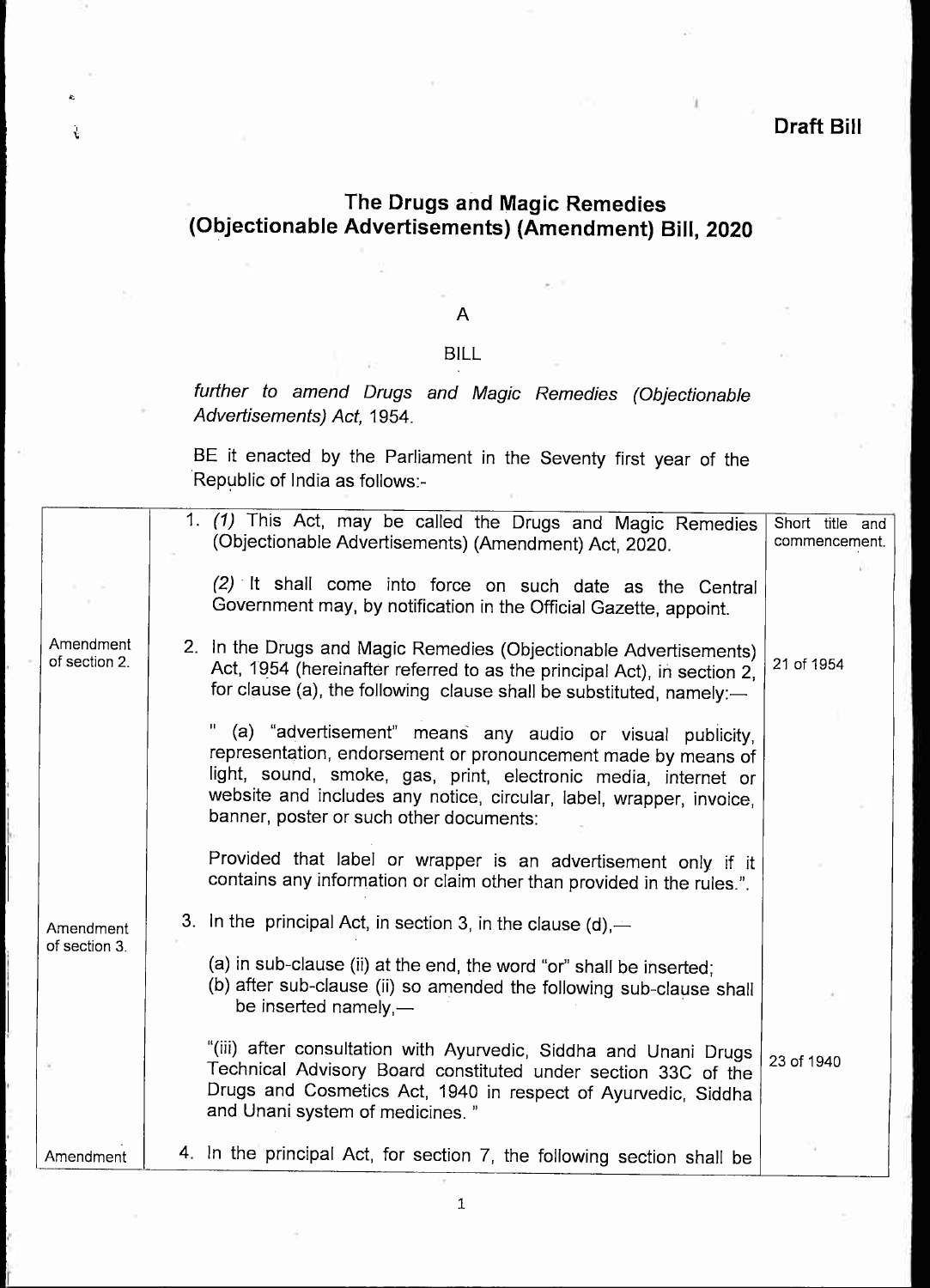| of section 7                      | substituted, namely:-                                                                                                                                                                                                                                      |                                  |
|-----------------------------------|------------------------------------------------------------------------------------------------------------------------------------------------------------------------------------------------------------------------------------------------------------|----------------------------------|
|                                   | "7. Penalty.— Whoever contravenes any of the provisions of this<br>Act [or the rules made thereunder] shall, on conviction, be<br>punishable-                                                                                                              |                                  |
|                                   | a) in the case of first conviction, with imprisonment which may<br>extend to two years and fine upto ten lakh rupees.<br>b) in the case of a subsequent conviction, with imprisonment<br>which may extend to five years and fine upto fifty lakh rupees.". |                                  |
| Amendment<br>of section 8.        | 5. In the principal Act, in the section 8 (2), for the words and figures<br>"the Code of Criminal Procedure, 1898 (5 of 1898)", the following<br>shall be substituted, namely:-                                                                            | 2 of 1974                        |
|                                   | "the Code of Criminal Procedure, 1973 (2 of 1974)"                                                                                                                                                                                                         |                                  |
| Amendment<br>of<br>section<br>9A. | 6. In the principal Act, in the section 9A, for the words and figures "the<br>Code of Criminal Procedure, 1898 (5 of 1898)", the following shall<br>be substituted, namely:-                                                                               |                                  |
|                                   | "the Code of Criminal Procedure, 1973 (2 of 1974)"                                                                                                                                                                                                         |                                  |
|                                   | 7. In the principal Act, for the schedule, the following schedule shall<br>be substituted, namely:-                                                                                                                                                        | Amendment<br>0f.<br>The Schedule |
|                                   | "THE SCHEDULE<br>See section 3(d) and 14]                                                                                                                                                                                                                  |                                  |
|                                   | S. No. Name of the disease, disorder or condition<br>1. AIDS<br>2. Angina Pectoris<br>3. Appendicitis<br>4. Arteriosclerosis<br>5. Blindness                                                                                                               |                                  |
|                                   | 6. Blood poisoning<br>7. Bronchial asthma<br>8. Cancer                                                                                                                                                                                                     |                                  |
|                                   | 9. Benign Tumor<br>10. Cataract<br>11. Change in colour of hair and growth of new hair<br>12. Change of foetal sex by drugs<br>13. Congenital malformations                                                                                                |                                  |
|                                   | 14. Deafness<br>15. Diabetes<br>16. Diseases and Disorders of the uterus<br>17. Epileptic fits and psychiatric disorders                                                                                                                                   |                                  |

 $\langle \bar{\epsilon}$ 

T

 $\mathcal{P}_{\mathcal{C}}$ 

in<br>G

 $\frac{2}{2}$ 

 $\overline{\phantom{a}}$ 

 $\label{eq:3.1} \begin{array}{ccccc} \omega & & & 1 & & \\ & \omega & & & \end{array}$ 

:eb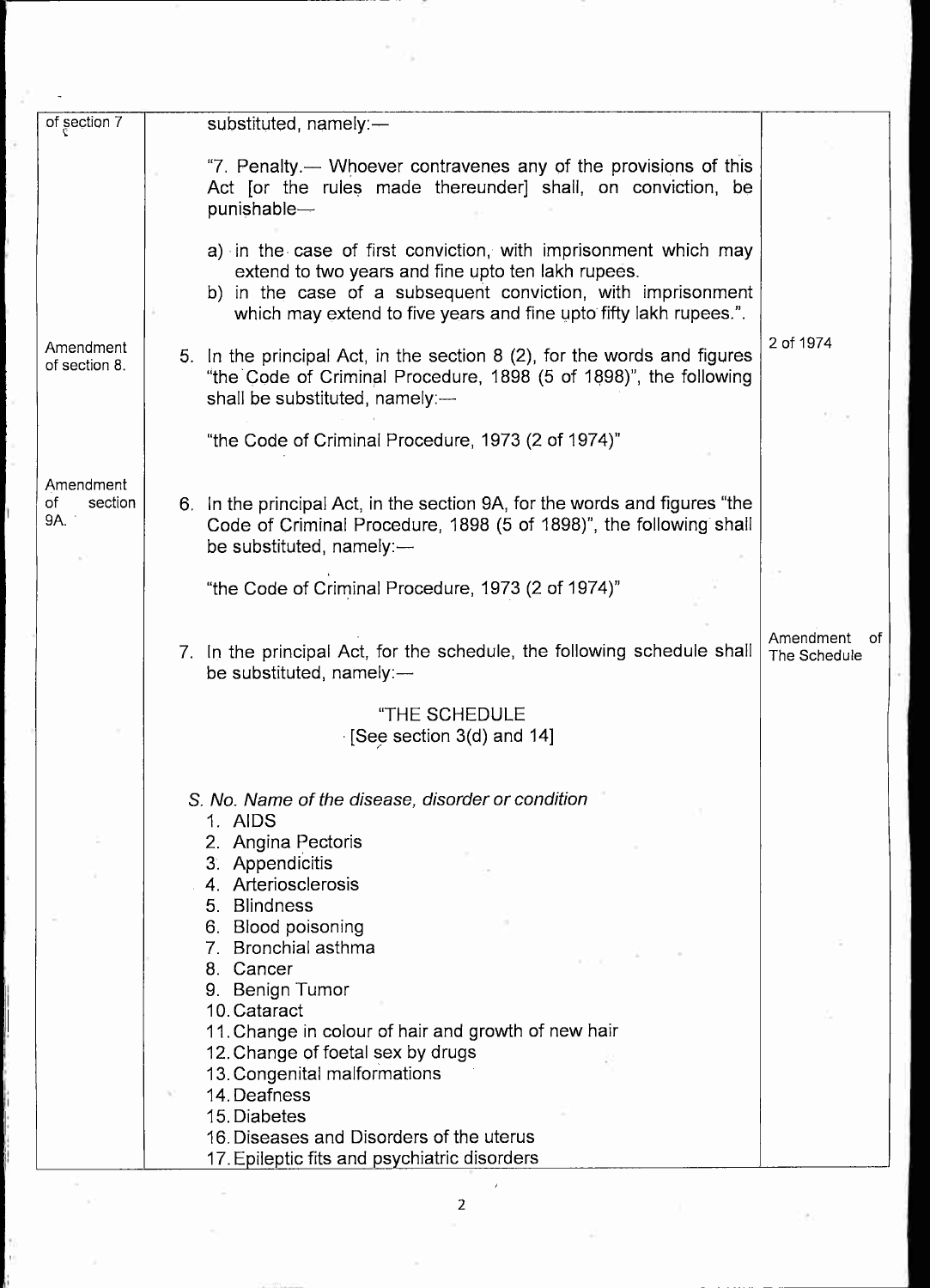18. Encephalitis 19. Fairness of the skin 20. Form and structure of the breast 21. Gangrene 22. Genetic disorders 23. Glaucoma 24. Goitre 25. Hernia 26. High/low blood pressure 27. Hydrocele 28. Insanity 29. Increase in brain capacity and improvement of memory 30. Improvement in height of children/adults 31. Improvement in size and shape of the sexual organ and in duration of sexual performance 32. Improvement in the strength of the natural teeth 33. Improvement in vision 34. Jaundice/Hepatitis/Liver disorders 35. Leukaemia 36.Leucoderma 37. Maintenance or improvement of the capacity of the human being for sexual pleasure 38. Mental retardation, sub normalities and growth 39.Myocardial infarction 40. Obesity 41. Paralysis 42. Parkinsonism 43. Piles and Fistulae 44. Power to rejuvenate 45. Premature ageing 46. Premature greying of hair 47. Rheumatic heart diseases 48. Heart disease 49. Sexual impotence, premature ejaculation and spermatorrhoea 50.Spondylitis 51. Stammering 52. Stones in gall-bladder, kidney, bladder 53. Varicose vein 54.Bright's disease 55. Diseases and Disorders of brain 56. Disorders of menstrual flow 57. Disorders of the prostatic gland 58. Dropsy 59. Female diseases (in general) 60. Hysteria 61. Infantile paralysis 62. Leprosy 63. Lockjaw 64. Locomotor ataxia 65.Lupus

. 3